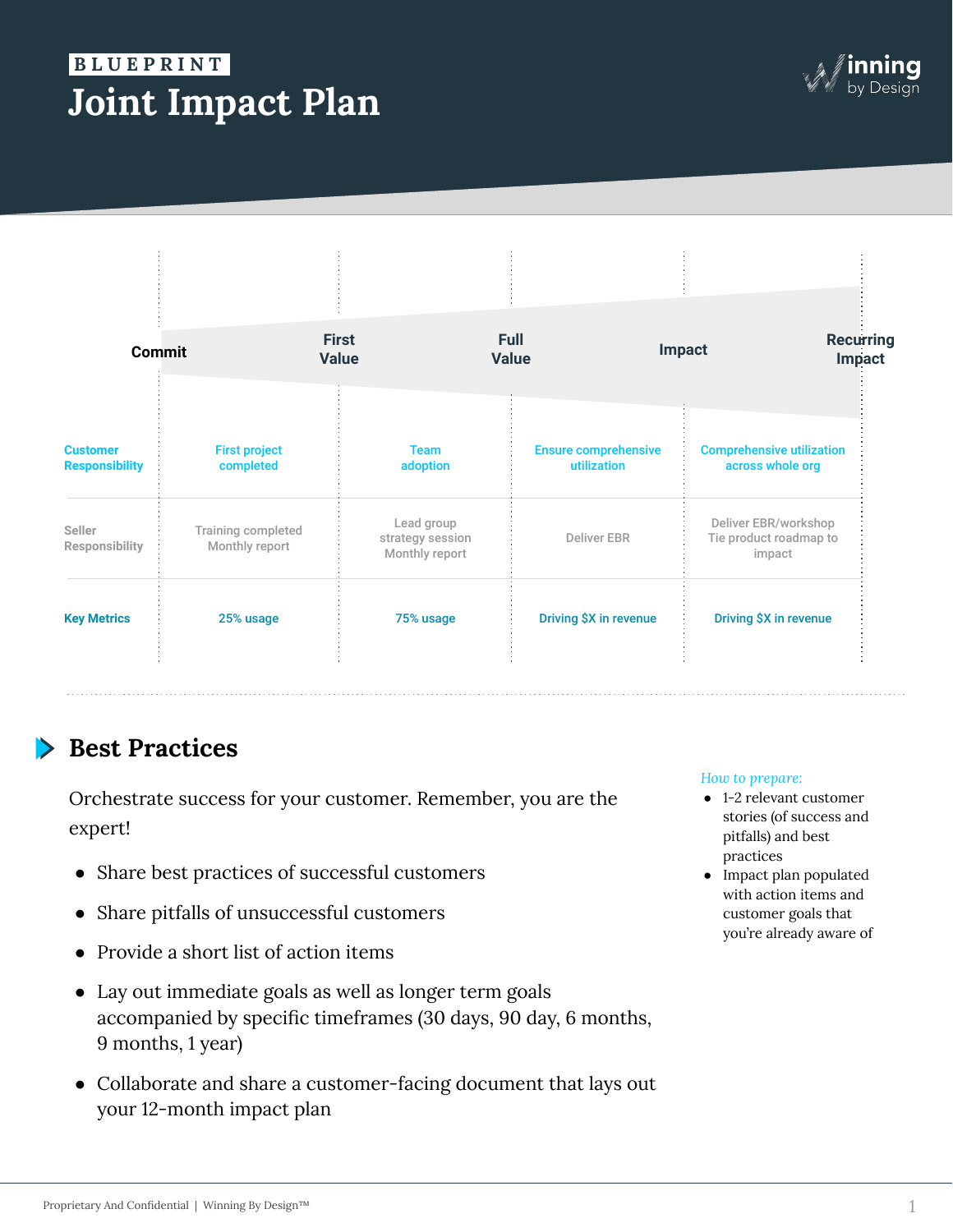## **Impact Plan**

Build a 12-month plan based on what you know about other successful customers at the same stage.

### *How to prepare:*

● Come prepared with suggestions of impact that they can achieve within a specific time period

Confirm the impacts on their business: **↑revenue**, **↓cost**, **improve UX**

### **12-MONTH IMPACT JOURNEY**

|                                          | <b>TODAY</b>                                   | <b>30 DAYS</b>                           | <b>60 DAYS</b>                        | 90-180 DAYS 6 MOS     |                                                                              | 9 MOS                                                                    | <b>1 YEAR</b>           |
|------------------------------------------|------------------------------------------------|------------------------------------------|---------------------------------------|-----------------------|------------------------------------------------------------------------------|--------------------------------------------------------------------------|-------------------------|
| <b>Customer</b><br><b>Responsibility</b> | <b>Project Lead</b><br><b>Identified</b>       | <b>First Project</b><br><b>Completed</b> | <b>Project Lead</b><br>Lunch 'n Learn |                       |                                                                              |                                                                          |                         |
| Our<br><b>Responsibility</b>             | Set Up Account,<br><b>Schedule</b><br>Training | Training<br>Completed                    | <b>Monthly Report</b>                 | <b>Monthly Report</b> | Monthly Report,<br><b>CSM Check-In</b><br>Refresher/<br>Advanced<br>Training | <b>Monthly Report,</b><br>AM Check-In<br><b>Impact Review</b><br>Renewal | <b>Monthly Report</b>   |
| <b>Key Metrics</b>                       | <b>First Project</b><br><b>Identified</b>      | 25% Usage                                | <b>70% Usage</b>                      |                       |                                                                              |                                                                          | 70% Usage,<br>50% Usage |

## **First Value**

Define separate goals for the onboarding and ongoing phases. The onboarding phase officially ends with the customer achieving First Value.

First Value Goal: What does success look like at the end of onboarding? What is First Value?

**12-Month Goal:** What does success look like at the end of twelve months?

#### **Joint Impact Plan**  $\blacktriangleright$

Document a Joint Impact Plan (JIP) with your customer. Outline key milestones and impact metrics:

|             | <b>WHAT</b>                    | <b>WHO</b>                     | <b>WHEN</b>                     | <b>HOW</b>                                                                                                   |
|-------------|--------------------------------|--------------------------------|---------------------------------|--------------------------------------------------------------------------------------------------------------|
| <b>GOAL</b> | Reach _% reduction in<br>flaws | Within the Development<br>team | Within 1 month of first<br>scan | Drive users to self-serve<br>educational resources<br>and conduct monthly<br>webinars to drive<br>engagement |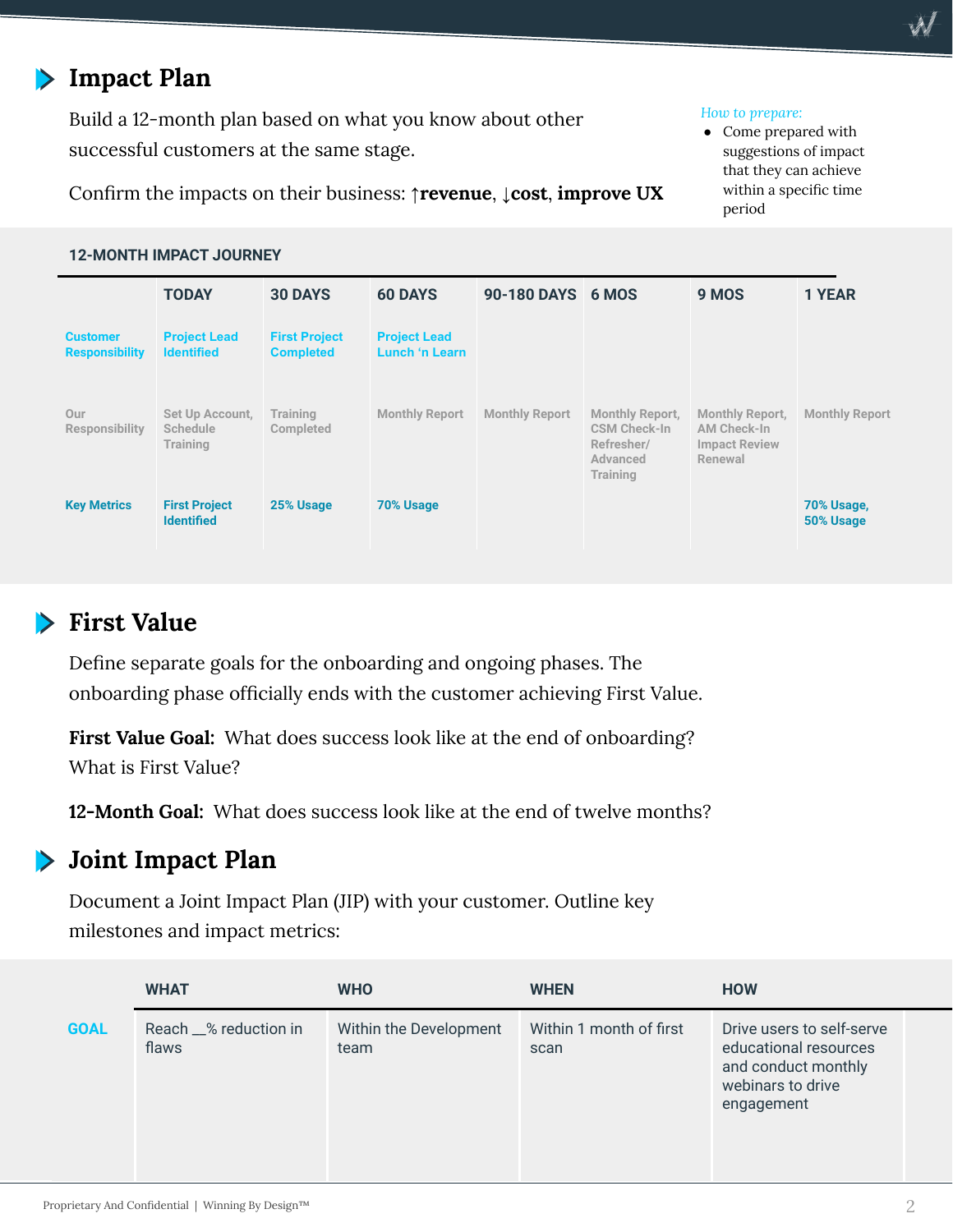## **Revisit/ Swing Through**

Redo the Joint Impact Plan every six months so that you have a fresh plan at the time of the renewal. It should plan past the renewal date to demonstrate how continuing to work with you will help the customer achieve their goals. It also sets you up for an auto-renewal (or at least an easier renewal discussion).

**12-MONTH IMPACT PLAN COMMIT RENEWAL KICKOFF** AFTER COMMIT **FIRST VALUE** WITHIN 3 MONTHS **FULL VALUE RENEWAL CALL** 6-8 MONTHS 9-10 MONTHS **NEW** (*see Section*) **12-MONTH IMPACT PLAN**

## **Goals**

Prepare suggested goals that other customers have achieved.

Use specific goals when defining key metrics.

### **Individual Exercise**



Write down the name of one particularly successful customer and one unsuccessful customer.



Think of at least **three concrete things** that each of these customers did differently.



Think of **one way** to help your current customer take the same action as the successful customer.



Think of **one way** to help your current customer avoid the pitfalls of the unsuccessful customer.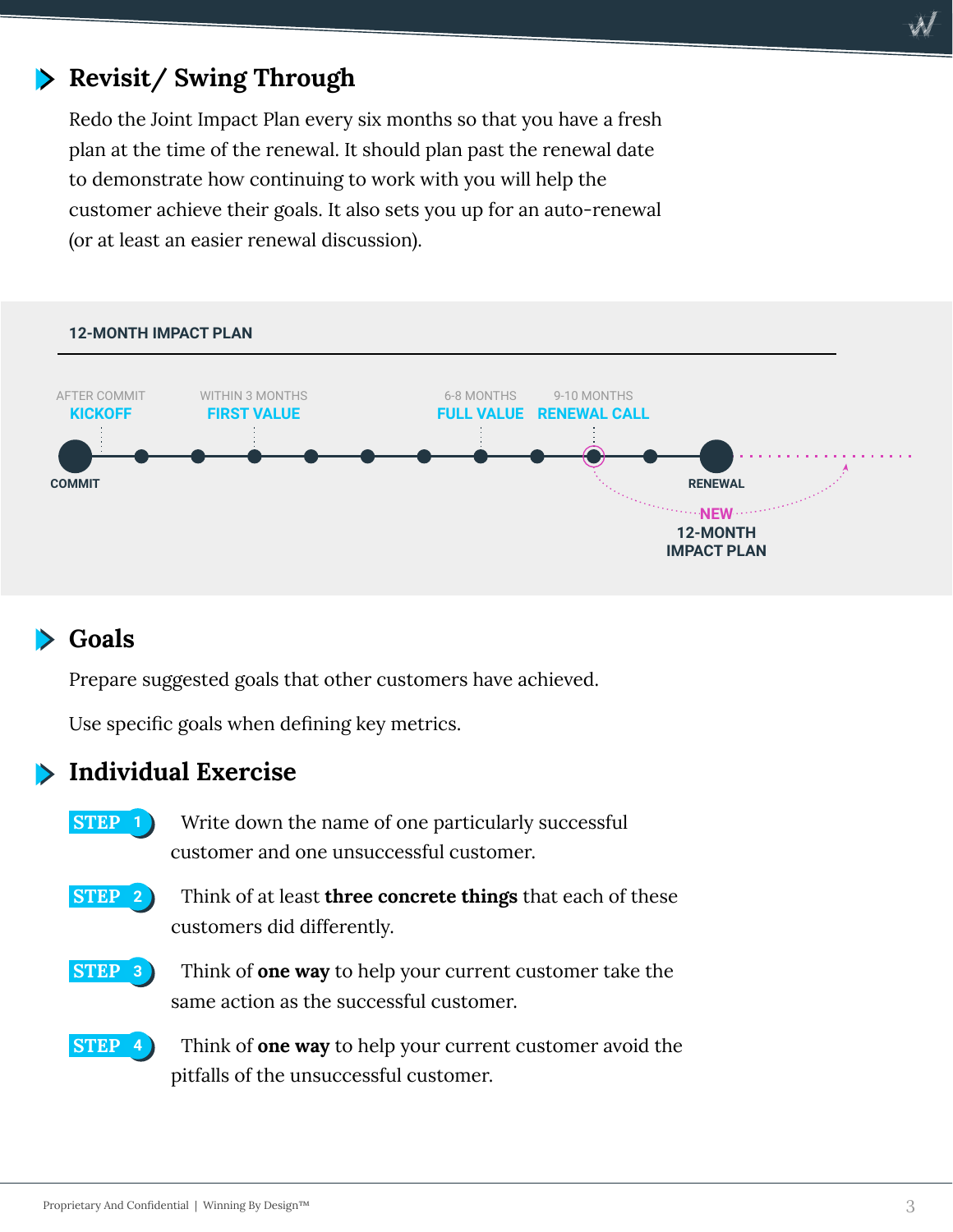

Have the Joint Impact Plan ready and reviewed before each call. If at any point your customer strays from the plan or you think they are at risk, revisit the JIP to reset goals and redo discovery using the SPICED framework if necessary:



**S** ituation: Reconfirm what your customer is trying to achieve.

**P** ain: Reconfirm the problem you are helping them address.

 **I** mpact: Reconfirm the impact on the business: **↑revenue**, **↓cost**, **improve UX.**

- **Ask:** *Are you still trying to achieve… (refer to impact in JIP)*
- **Ask:** *What impact would it have if you were to meet that goal?*



 **C** ritical **E** vent: *What happens if you miss that date?*



 **D** ecision: *Who else is affected by these goals?*

### **Recap**

Summarize the key takeaways from your meeting, update the Joint Impact Plan, and send it over to your POC and decision makers who might not have been on the call in order to gain buy-in for any changes.

**● Keep good notes to prepare you and your team for your next meeting**